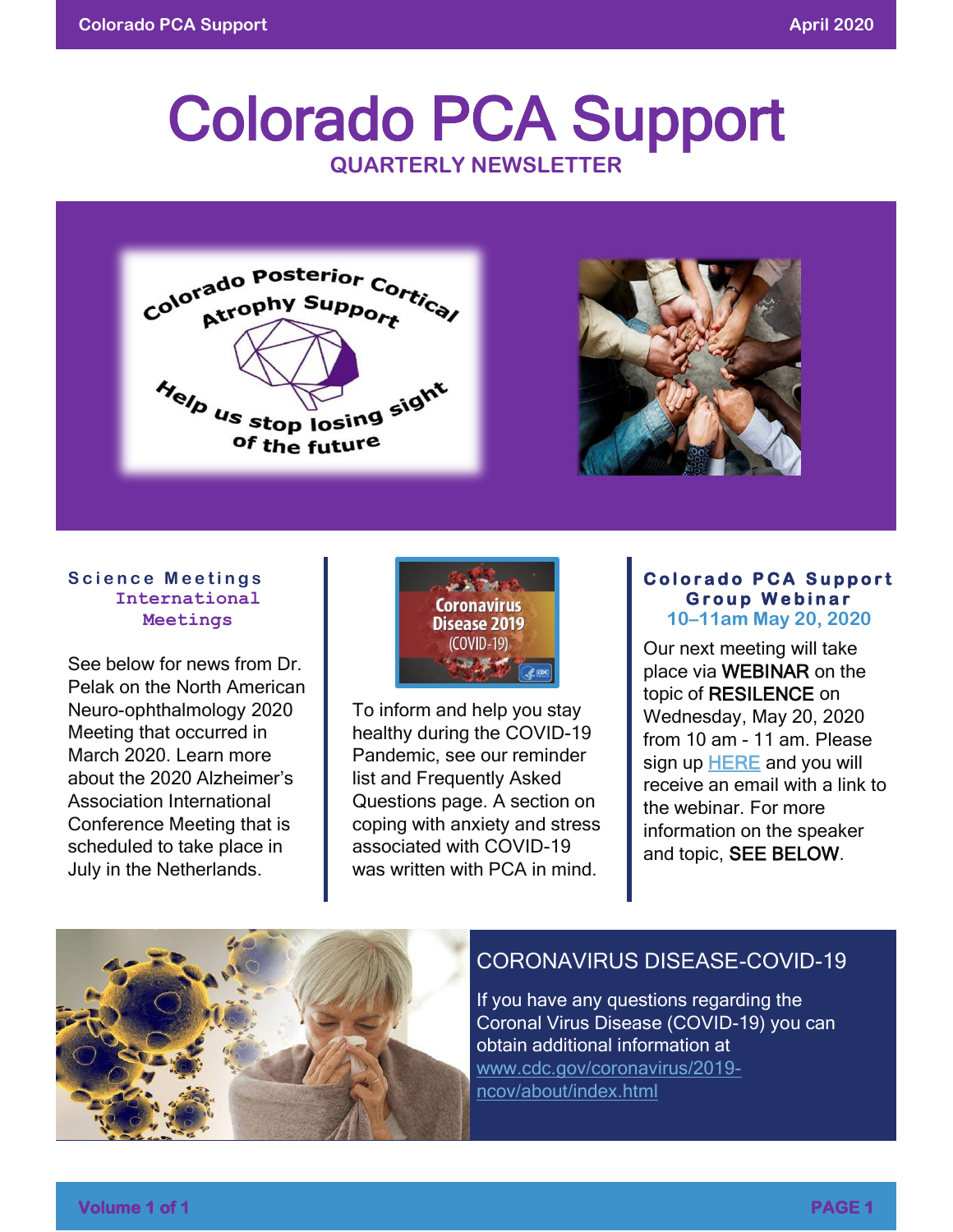# PCA Support Group Speaker **In Lorentz, President of Summit** Resilience Training

Our next PCA Support Group meeting will be May 20, 2020 at 10 am. We are planning this to occur as a WEBINAR. Our guest speaker will be Jill Lorentz, who will speak about "Emotional Absolutes for Those Living with Dementia and for Those Caring for Persons Living with Dementia". Ms. Lorentz is the President of Summit Resilience Training for Dementia Education for Caregivers. Her webpages are here: <https://summitresiliencetraining.com/>

www.coloradopcasupport.org



# International Meetings UPDATES FROM DR. PELAK:

NANOS: The 2020 North American Neuro-ophthalmology Society (NANOS) Annual Meeting took place in March 7-12, 2020 before the COVID-19 Pandemic resulted in conference cancellation and travel limitations. NANOS is a society for neuro-ophthalmologists, who are experts in caring for patients with visual issues stemming from the nervous system, and neuro-ophthalmology is one of the two areas of subspecialty that I practice within. To learn more about the field, go to: [https://www.nanosweb.org/i4a/pages/index.cfm?pageid=1.](https://www.nanosweb.org/i4a/pages/index.cfm?pageid=1) Each year the NANOS meeting has clinical, educational, and scientific sessions. This year there were clinical sessions that included PCA-related conditions and PCA. There is a growing awareness of PCA in many fields and neuro-ophthalmology is leading efforts to raise awareness of PCA and brain-related vision problems.



AAIC: The 2020 Alzheimer's Association International Conference is scheduled for July 26-30, 2020 in Amsterdam. It has not been cancelled as of April 4, 2020. In a recent year, over 6000 scientists from over 68 countries attended the meeting and there were 3,400 scientific presentations. The Alzheimer's Association is considering COVID-19 Pandemic and risks associated with holding such a large, international meeting. Based on the current status of the pandemic, from my perspective, it is unlikely that it will take place, unfortunately.

# COVID-19 PANDEMIC Stop the spread!



- Practice social distancing
- Wash your hands with soap and warm water for 20 secs
- Avoid touching your face, mouth, and noise
- Keep frequently touched surfaces clean with household cleaners or disinfectants
- If your are sick, isolate from others and call your primary care physician to determine the best course of action if you develop cough, fever, or flu-like symptoms
- For shortness of breath, go to the emergency room

# SEE FAQ SECTION BELOW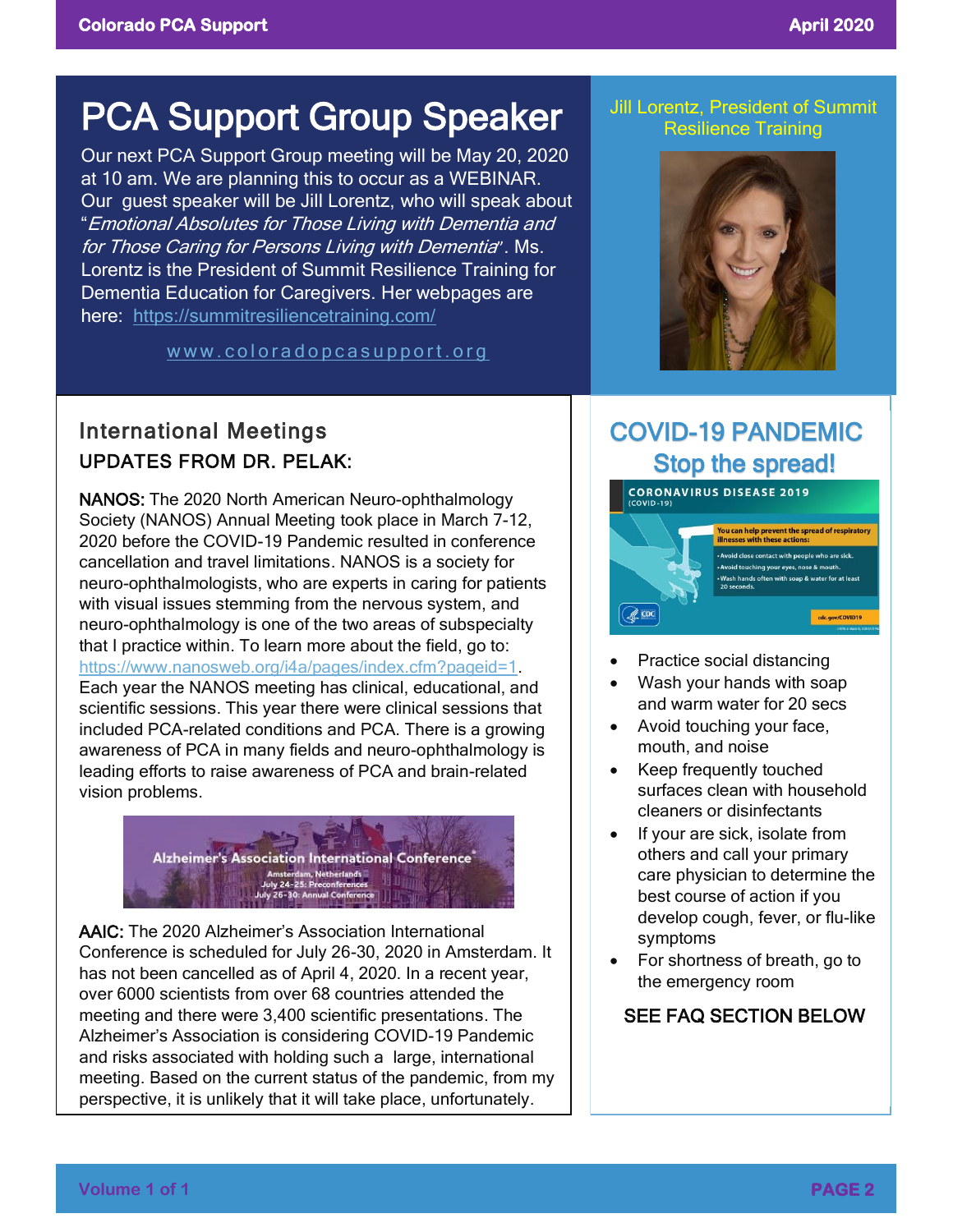# COVID-19 PANDEMIC: FREQUENTLY ASKED QUESTIONS

**For questions and help related to caregiving in these times, reach out to the Alzheimer's Association helpline: CALL [800.272.3900](tel:800.272.3900) AT ANY TIME 24 HOURS/DAY.**

#### Who is at risk for severe complications of COVID-19?

- Older age (65 years and older)
- People with diabetes, heart disease, lung disease, liver disease, obesity, kidney disease, and those receiving treatment for cancer
- Smokers can have lung disease without knowing it, and it is never too late to quit

## How do I stay healthy and avoid COVID-19?

- Social distancing is the most important thing you can do to prevent COVID-19
- Do not babysit or visit family members, especially if you are at high risk
- Staying at home is important, but if someone is sick at home, that person needs to be isolated from others with their own bathroom and bedroom, if at all possible

## Are there medications I can take to prevent COVID-19?

- There are no medications that prevent COVID-19
- Worldwide, there are over 60 medications and other treatments that are being used compassionately or in clinic trials to treat complications of COVID-19
- Do not rely on social to learn facts about treatments
- Visit the CDC online regularly for updates on all aspects of the COVID-19 Pandemic:<https://www.cdc.gov/coronavirus/2019-ncov/index.html> and for specific information regarding treatments, including hydroxychloroquine and chloroquine, see:<https://www.cdc.gov/coronavirus/2019-ncov/hcp/therapeutic-options.html>

# If I think I have COVID-19 Infection, what should I do?

- For cough, fever, flu-like symptoms, you should call your primary care doctor's office to discuss
- If you have a fever that is difficult to control or shortness of breath, particularly with cough or fever, you should not wait to review this by phone with your doctor. You should go to the emergency room (have someone call to let them know you are coming) or call 911
- Do not go to the emergency room to get tested (rhere are testing guidelines in place that change frequently and you risk getting infected by going to the emergency room or infecting others when you might not qualify for a test)
- See<https://covid19.colorado.gov/> for additional information and local resources

# How do I get tested for COVID-19?

- In Colorado, you must have an order from your doctor
- Do not go to the emergency room to get tested
- To learn more details about testing, go to:<https://covid19.colorado.gov/testing>